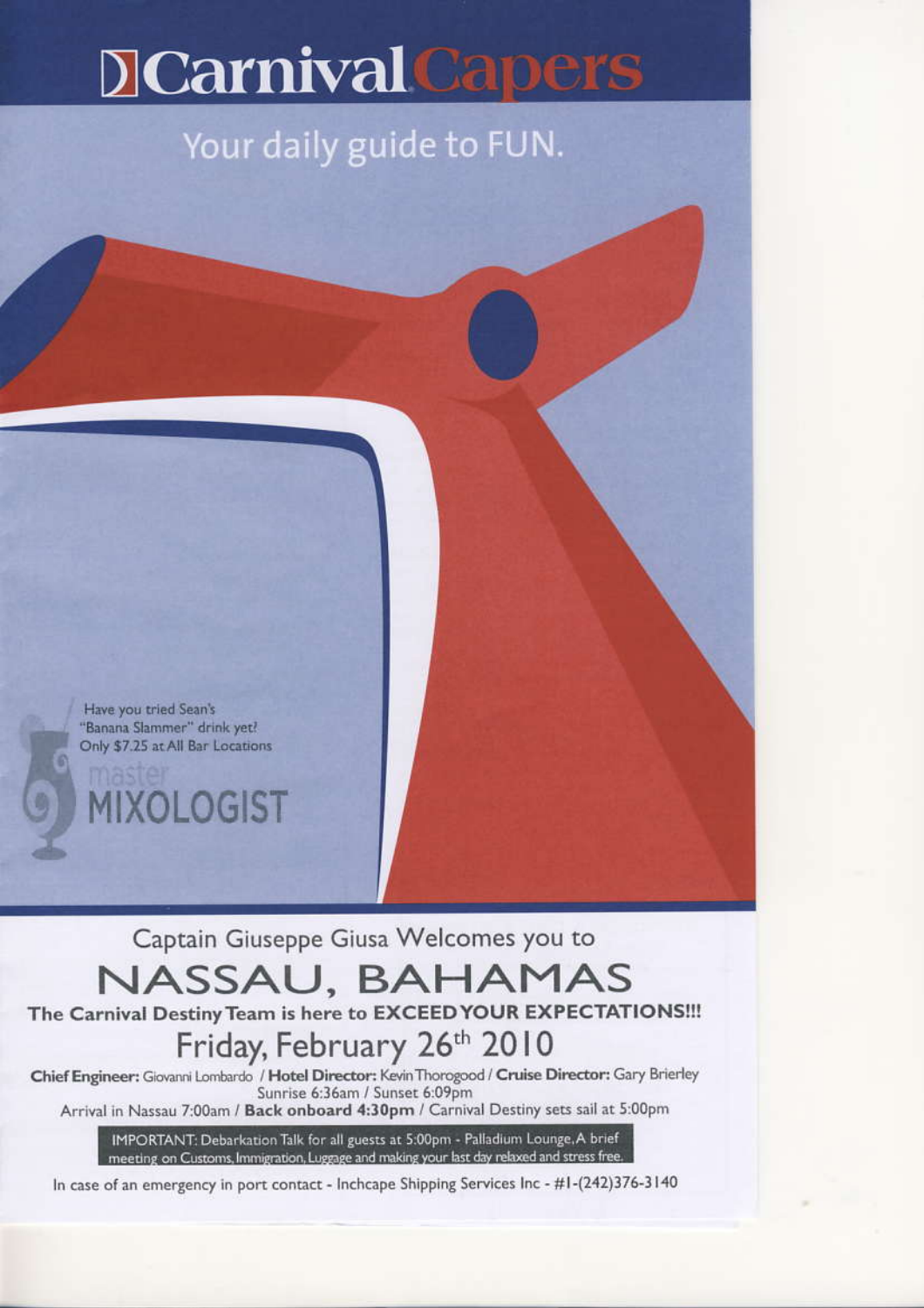#### **PHOTO GALLERY**

5:00pm - Midnight Atlantic Deck 4 Last chance to take advantage of our tax and duty free digital media. Ask your friendly photographers for the special of the day. Last chance to take all your wonderful memories home. Last chance for casual photos tonight. 7:15pm - 8:30pm & 9:30pm - 10:30pm... Deck 3 & 5

#### **FUN SHIP FILMS**

Today, take the memories home with you . Videos can be ordered and picked up at Photo Gallery on Deck 4 Starboard 8:00pm - 11:00. Preview the videos on channels 15 & 19. Check out the Port video, including all of your favorite tour, the voyage video with your favorite activities or unedited versions of "Love and Marriage Show" on channel 27

#### **SHORE EXCURSIONS**

Don't waste time sitting at the airport. Enjoy Miami in style with a tour: Everglades, Miami Seaquarium or the South Beach Experience with priority debarkation and your luggage stowed on the bus all the way to the airport! 7:30am - 9:00am & 5:00pm - 6:30pm...... ...Deck 3 fwd

#### **TOWEL FOLDING DEMONSTRATION**

At 4:00pm in the Palladium Lounge, you'll have a unique opportunity to see how our amazing housekeeping professionals make all those fun towel animals you've been seeing in your room all cruise long! Instructional towel folding books and those plush bathrobes will be available for purchase! Don't miss out!

#### ON DECK FOR THE CURE™

Join us in the fight against Breast Cancer by participating in On Deck For The Cure" a one-mile noncompetitive<br>walk around the ship's deck that will raise money for the Susan G. Komen for the Cure Foundation. Please see Formalities for details. The walk is today at 4:00pm. Meet us on the logging track.

#### **D** Fun Shops of Carnival

Shops open 6:30pm - I I:30pm Promenade Deck 5 Fwd

### **DIAMONDS & TANZANITE SALE**

Selected fine Jewelry \$299 and under! Grand unveiling tonight!

#### **SHIMMERING TOPAZ**

Amazing collection of Caribbean Topaz 50% off U.S Retail! Tonight take an additional 25% off!

**EXCLUSIVE CARNIVAL APPAREL** 50% off Ladies Jackets & Tees Men's Walking Shorts Sweatshirts



Full Casino Opens at 5:30pm

**DOUBLE POINT MADNESS!!!** Earn Double Points from Spm-6pm

\*\*\* Win a BMW \*\*\* Play our 2c Machine for your chance<br>to win a Brand New BMW Maximum bet required

**DIAMOND EDITION CARIBBEAN STUD POKER** Our Fleet-Wide Jackpot Now over \$80,000!!!

#### **IMPORTANT**

Don't forget to cash out your Player Bank and your<br>Poker Pro Card before you leave the Casino tonight! The Casino will not be open tomorrow in Miami. Please make sure you redeem all chips today.

3% Surcharge for Sall & Sign® transactions at the Cashiers<br>& Tables. No Surcharge at the Slots or Poker Pro! \$1000 max per day<br>You have to be 18 years old to enter the Casino.

#### **INTERNET CAFE**

Last day Internet! Don't stand in line, Check-in online! Take advantage of your airline's Internet features by choosing your seat assignments and printing your boarding passes online. Please note that the Internet Café closes at 10 pm tonight for users without an active Time Plan. The Internet Cafe is located next to the Onyx Lounge on deck 4. Internet Manager Hours: 8:00am - 10:00am, 4:00pm -6:00pm and 7:00pm - 10:00pm.

#### **AIRBRUSH BODY ART**

It's daring, it's crazy...it's FUN! See your NuEmage Airbrush Artist for the latest in temporary art & body jewels. 

#### **FORMALITIES**

How about surprising the one you love with our Champagne Package offer or maybe a bouquet of roses? Open: 5:00pm -6:00pm & 7:00pm - 10:30pm...Promenade

#### **PORT SHOPPING**

Find Mark on the gangway for any last minute questions on where to shop in Nassau, and also be sure to pick up a VIP card for extra savings & discounts on all your jewelry and watch purchases ashore! Make sure to collect you FREE diamond charm bracelet form Diamonds International store #1 in your port & shopping map!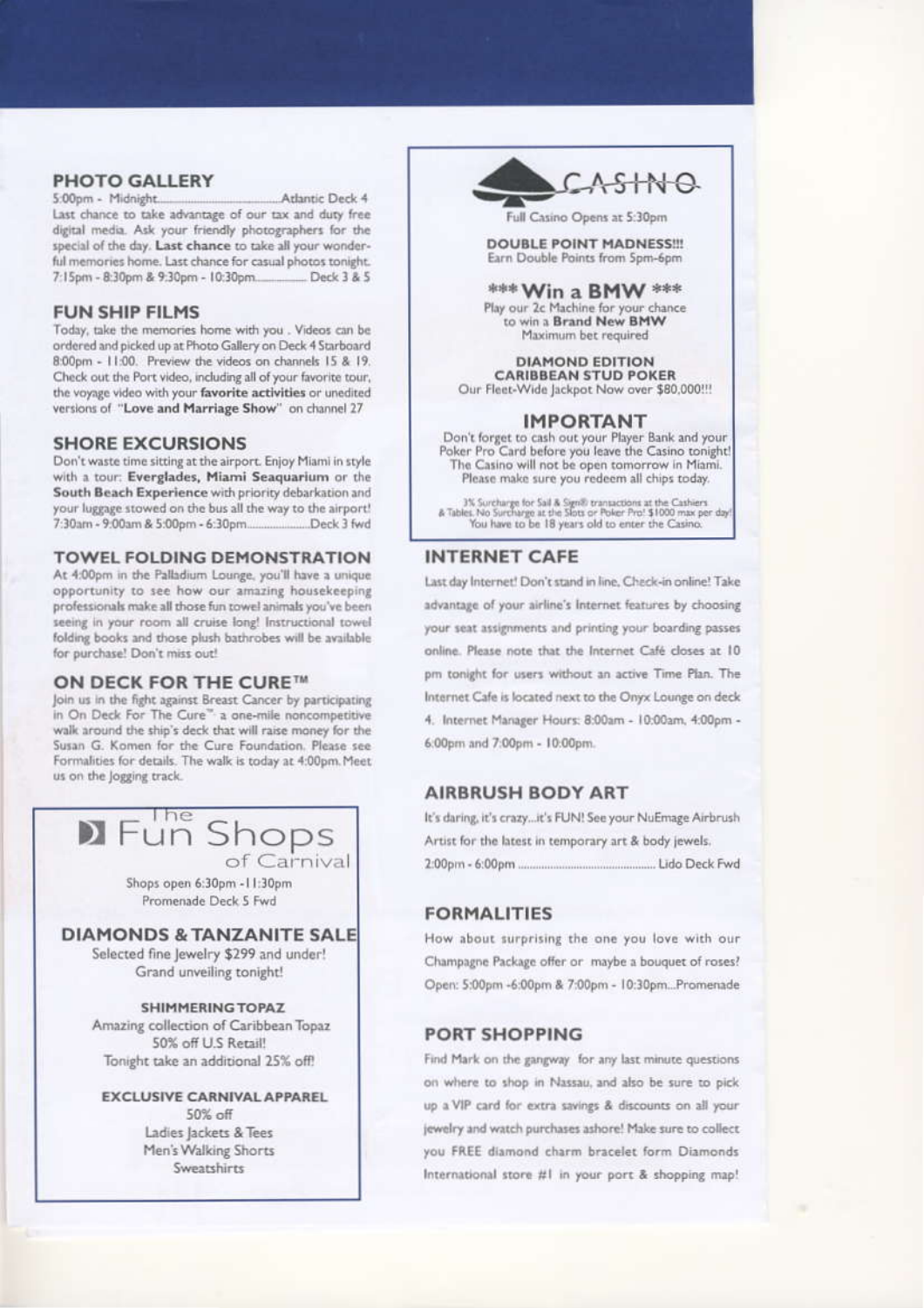#### **FUN SHIP ACTIVITIES**

| Mini golf, Shuffleboard & Basketball                       |               |
|------------------------------------------------------------|---------------|
| Play your favorite games all through the day. Equipment is |               |
| available at the Towel Hut each day.                       |               |
|                                                            |               |
| <b>Morning Trivia</b>                                      |               |
|                                                            |               |
|                                                            |               |
| 80's Theme Challenge                                       |               |
|                                                            |               |
| Lunch with the Entertainment Staff                         |               |
|                                                            |               |
| <b>Scavenger Hunt</b>                                      |               |
|                                                            |               |
| <b>Bean Bag Toss</b>                                       |               |
|                                                            |               |
| Afternoon Coffee with the Entertainment Staff              |               |
|                                                            |               |
| <b>Ultimate Mind Game</b>                                  |               |
|                                                            |               |
| Library Hour (Puzzles Available)                           |               |
|                                                            |               |
| <b>Towel Folding Class</b>                                 |               |
|                                                            |               |
| On Deck for the Cure                                       |               |
|                                                            | Jogging Track |

(Note: In case of inclement weather meet at Cheers Bar.)

### \$1199 BIG CASH BINGO

The most money you can win without telling Uncle Sam!!

4:30pm...

Palladium Lounge

#### **WIN A CRUISE RAFFLE**

Someone is going to win a cruise for 2 people on a 3,4 or 5 day Funship! Must be present to win so grab your tickets If you do not already have tickets you can still purchase them at the 4:30pm bingo.

4:55pm. ...Palladium Lounge Fun Force Perform's

(Before the Late Night Comedy Shows)......... Criterion Lounge



20, 20, 20 SPA SPECIAL Choose any 3 for \$99

Back Neck & Shoulder Massage Mini Facial, Scalp Massage, Foot & Ankle Massage, Hot Stone Massage Lime & Ginger Full Body Scrub. Hand & Arm Massage

### **GOSMILE TEETH WHITENING** \$149

6 shades lighter in 30 minutes, safe & painless

## **Main Show**

Carnival Cruise Lines and your Cruise Director Gary proudly present...

pormidarle **Starring The Destiny Dancers** Featured Vocalists **KRISTY TAYLOR & RUDY LOWE** 

Music by: Jim Thomas &<br>THE DESTINY SHOWBAND

7:00pm - Late Seating (Before Dinner) 8:45pm - Early Seating (After Dinner) Palladium Lounge

> Costumes in this show are a little revealing in some numbers.

No Videotaping or Photography is allowed.

#### LATE NIGHT ADULT COMEDY OF **MICHAEL PANZECA** 10:15pm - Criterion Lounge

11:15pm - Criterion Lounge

### **MUSIC AND DANCING**

| Piano Music with "Odeta"                          |            |
|---------------------------------------------------|------------|
|                                                   |            |
| Jazz Music with members of "The Destiny Showband" |            |
|                                                   |            |
| Fun Ship Karaoke with "Marc"                      |            |
|                                                   |            |
| Latin Music with "Mambo Caliente"                 |            |
|                                                   |            |
| Guitar Music with "Adam"                          |            |
|                                                   |            |
| 9:00pm - 12:30am                                  | Casino Bar |
| Rockin' Music with "Blood Power"                  |            |
|                                                   |            |
|                                                   |            |
| Sing-a-long Piano Music with "Billy J Clay"       |            |
|                                                   |            |
| 70's & 80's Dance Music back by popular demand!   |            |
|                                                   |            |
| Dance Music with "DJ Joey"                        |            |
| 11:00pm - Late (18 & Over) Point After Disco      |            |
|                                                   |            |

#### **Fun Farewell**

Join your fellow shipmates for a Fun Farewell get together. Complimentary cocktails will be served to show our gratitude and appreciation to you, our guests. Live music & dancing! 4:00pm - 5:00pm. Criterion Lounge, Dk 5 Aft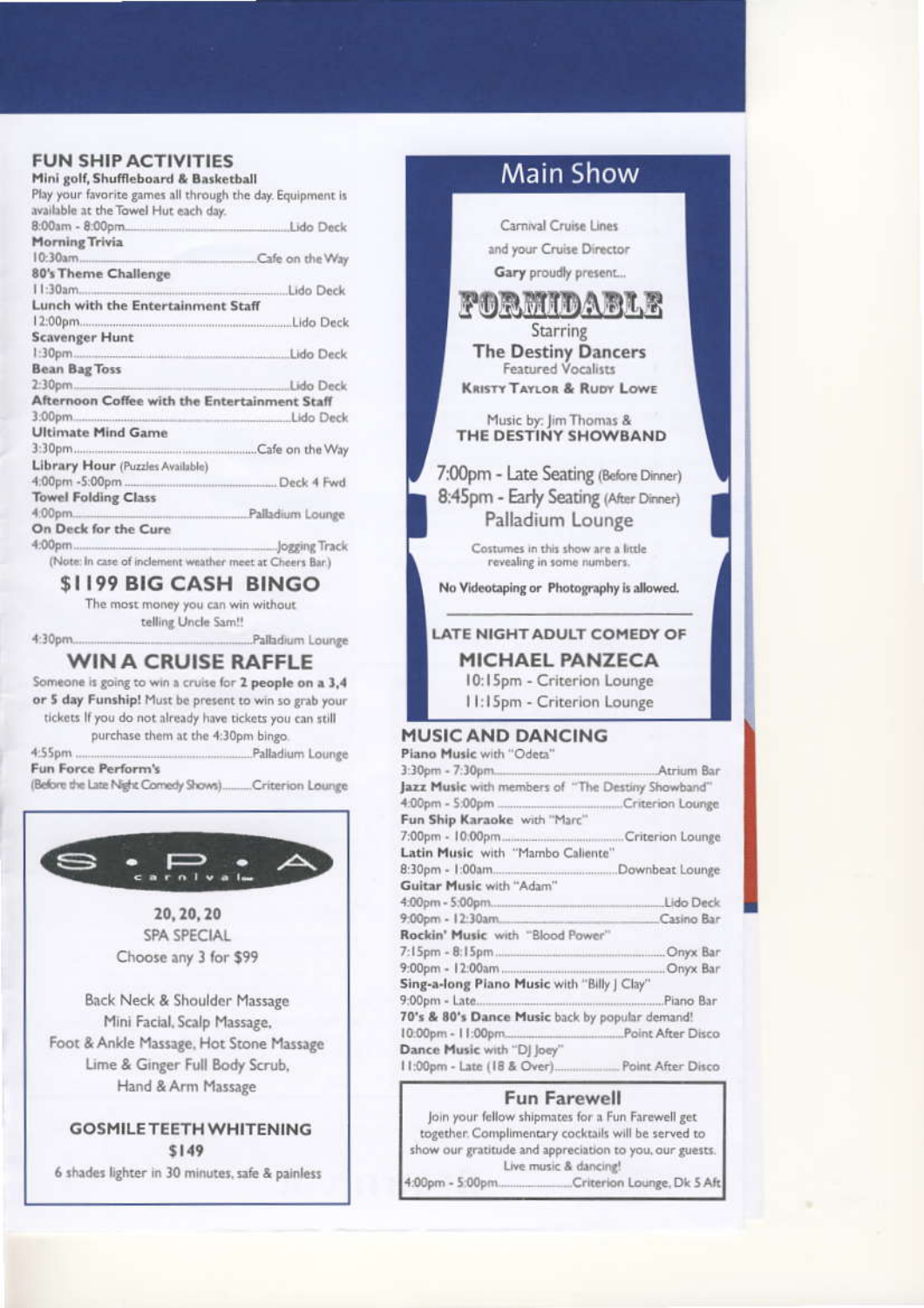#### **CARNIVAL YOUTH EXPERIENCE** AMP CARNIVAL

| CIRCLE C <sup>TM</sup> |                                                               |
|------------------------|---------------------------------------------------------------|
|                        | 11pm - E-mail Address Exchange and Farewell party Deck 11 Fwd |
| CLUB <sub>O.</sub> "   |                                                               |
|                        |                                                               |

#### **THANK YOU**

Thank you for acknowledging the hard work of our Stateroom Stewards and Dining Service Teams. As a reminder, gratuities for your service personnel have been posted to your Sail & Sign® account. Please remember, your Maitre' D is not included in the posted gratuity amounts, and it is customary to extend him a gratuity as well. If you've enjoyed your experience in the dining room, it is thanks to your Maitre' Ds IAN & DESMOND

#### CARNIVAL TOWEL FOLDING CREATIONS BOOK

Have you enjoyed the towel animals in your staterooms all cruise long? Carnival's towel animals are a very popular and talked about feature aboard the "Fun Ships"<sup>6</sup>. For this reason we have created a book that you can take home with you for ONLY \$14.95. Ask your Stateroom Steward and they will bring one right to your cabin for you. You will learn how to make 40 different animals.

#### **LIQUOR FROM THE PORTS**

Any liquor purchase from the ports or the gift shop will be delivered to your stateroom tonight.

## **DEBARKATION INFORMATION IMPORTANT**<sub>(and FUN)</sub>

Join your Cruise Director Gary for this important meeting about:

• Customs Rules and Regulations

- · Immigration Regulations
	- **· Early Flight Details**
	- Luggage Handling
	- · Tips and Gratuities
- · Debarkation Procedures
- . Being First or Last off the Vessel
- Comment Cards & Service Surveys One member of each family **MUST** attend 5:00pm.... Palladium Lounge

#### **MEDICAL CENTER**

In case of medical emergency - please dial 911. Over-thecounter items such as sea sickness tablets, Tylenol and Band-Aids are available at Guest Services and from Room Service 24 hours. Deck 0 Fwd

Medical Center Hours: 8:00am - 11:00am & 4pm - 7:00pm Doctors Hours: 8:00am - 11:00am & 4:00pm - 7:00pm

|                                       | <b>SWIMMING POOLS</b> "Swim at your own risk"                          |
|---------------------------------------|------------------------------------------------------------------------|
|                                       |                                                                        |
|                                       |                                                                        |
|                                       |                                                                        |
| <b>WHIRL POOLS</b> "At your own risk" |                                                                        |
|                                       |                                                                        |
|                                       |                                                                        |
|                                       | 8:00am - 12:00am. Aft Whirl Pool Open (Adults Only)                    |
|                                       | As per United States Public Health regulation, children must be toilet |

#### **PHONING HOME**

Calls to the U.S., Canada and the Caribbean are only \$6.99. per minute. International calls are only \$9.99 per minute. Same charges apply to 1-800 calling cards.

trained to utilize slide and pools. No diapers/ swim diapers allowed

#### **LAUNDRY PROMOTION**

Why spend time in the laundry while on vacation if we can do it for you? Wash and fold for only \$15.00, fill the bag left in your room with clothes and complete the form, contact your stateroom steward before 11:00am and we will have it ready by 5:00pm

#### **COMMENT CARD DRAWING**

You could win a chance to sail for free!!! You could win a chance to sail again for free. Every guest, including children, will receive a Comment Card from your Cabin Steward today. Your comments are used in an effort to constantly upgrade the service we provide and they are very important to Carnival Cruise Lines. Carnival's goal is to

#### **EXCEED YOUR EXPECTATIONS:**

if we have only met your expectations then we have not done our job. The rating category chosen should be based on the over-all performance of the entire department. Please don't let one incident, person, or joke affect your rating for an entire category or department. A separate space is provided for written comments on the back of your card. If someone has made your cruise more enjoyable, please include their name. When you have completed the form, deposit it in any of the Comment Card boxes around the ship.

On behalf of your Cruise Director, Gary & the Destiny team members who make this the friendliest team on the seven seas, we'd like to THANK YOU for sailing with us!

Carnival's Goal Is To Be The Industry Leader For Environmental Excellence. To report Environmental Compliance concerns: Dial #4368 from your Stateroom telephone or visit www.carnivalcompliance.com Call 1-888-290-5105 (North America) or 1-305-406-5863 (International).

## **DCarnival**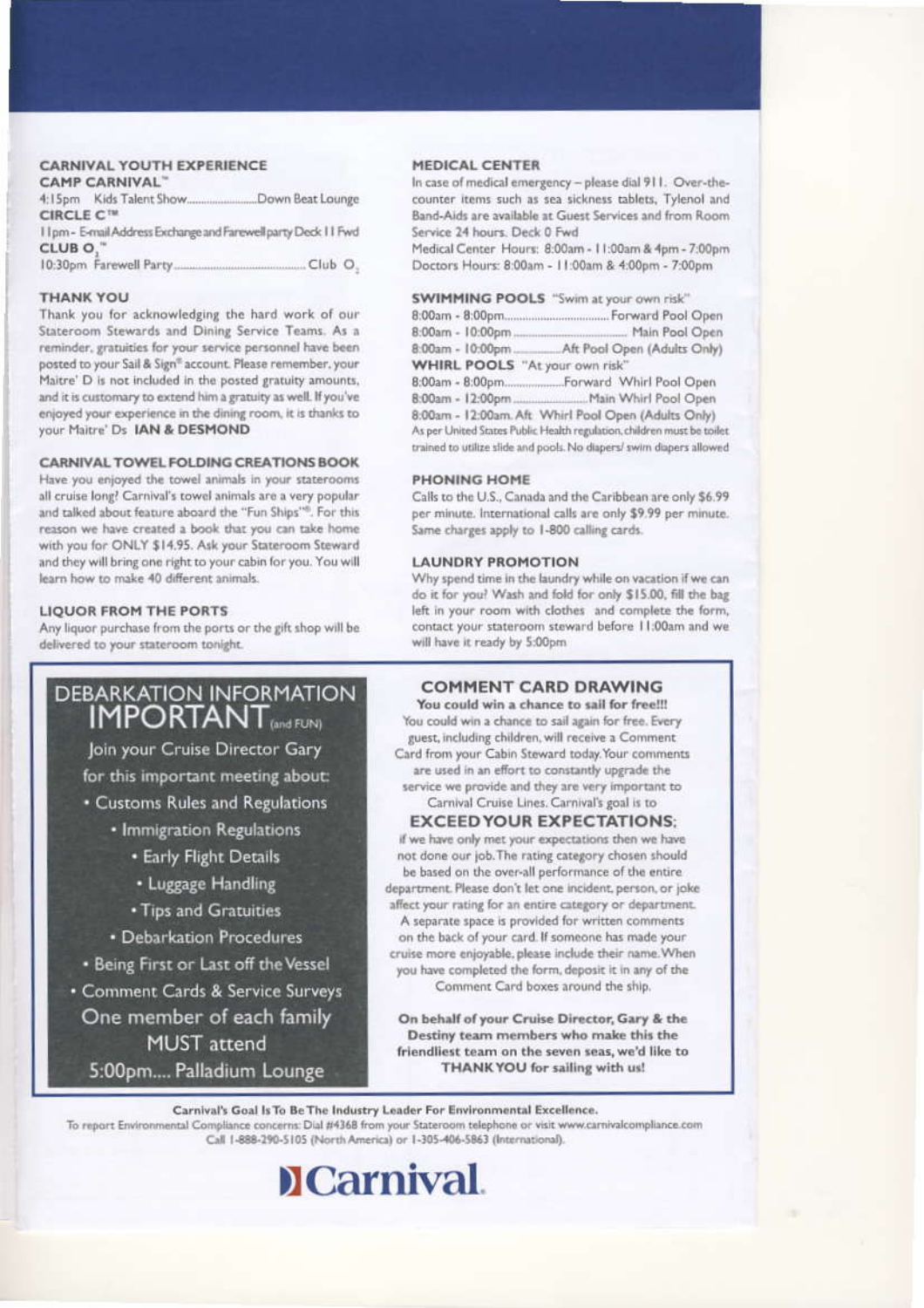## Food & Drink Showcase

#### **BREAKFAST**

7:00am Open Seating (until 9am)....Universe Dining Rm<br>Breakfast will be served (until 12:00pm).. Lido Deck Mid,

#### LUNCH

| Sun & Sea Restaurant, Deck 9.                        | . 12:00pm - 3:30pm   |
|------------------------------------------------------|----------------------|
| Happy Valley                                         | $12:00pm - 3:30pm$   |
| New York Deli                                        | $.11:00am - 11:00pm$ |
| The Grille                                           | 12:00am - 6:00pm     |
| Taste of Nations today is CARIBBEAN 12:00pm - 3:30pm |                      |

#### **DINNER INFORMATION**

Please refer to the information on your stateroom key for your dining assignment.

Suggested attire for this evening is "Cruise Casual".

#### **YOUR CHOICE DINING**

Galaxy Dining Room - Lobby Deck, Fwd Universe Dining Room - Lobby and Atlantic Deck, Aft Early Dining: 6:00pm<br>Late Dining: 8:15pm

#### YOUR TIME DINING:

Galaxy Dining Room - Atlantic Deck, 4 Fwd Continuous Service from 5:45pm to 9:30pm. Guests assigned to Your Time Dining are invited to dine when and with whom they choose each evening.

#### **SUSHI BAR**

 $5:00$ pm -  $8:15$ pm. Promenade Deck

#### SEA VIEW BISTRO SUN & SEA RESTAURANT

We are pleased to offer an alternative dining venue with varied selections and salad bar. 6:00pm - 9:30pm.... Sun & Sea Restaurant, Deck 9

#### **LATE NIGHT BISTRO**

11:30pm - 1:00am ............... Sun & Sea Restaurant, Deck 9

#### **24 HOURS**

| Pizzeria     |                    | Deck 9 Aft  |
|--------------|--------------------|-------------|
|              | Coffee & Ice Cream | Lido Deck 9 |
| Room Service |                    | Dial 8000   |

#### **BEVERAGE SERVICE**

You must be at least 21 years old to be served alcohol on board. Proper identification with birth date is required.

**TODAY'S DRINK SPECIAL** 

### "ULTIMATE SUNTAN"

Only \$7.50 - In Carnival Souvenir Glass

#### **DESTINY'S CLASSIC MORNING SPECIALS**

until 12:00pm \$4.25 Bloody Marys, Tequila Sunrises, Screwdrivers and Mimosas. **BUCKET SPECIALS** 

Check out our all day long bucket specials \$2 off reg.price<br>when you buy a bucket of 4 beers - available "pool side" and "All star bar"

### CAFE ON THE WAY

Delicious cookies, cakes, milkshakes, coffee and more. Cafe Opens 6am - 10am & 3pm - 12am Promenade Deck 5<br>Lido Cafe 7:00am - 5:00pm - Lido Deck<br>CARNIVALS CRUISING "CORONA PARTYYARDS"

## Buy a bucket of Ice cold Corona, and receive 4 free "Fun

Party yards" to take home **CARNIVALS MARTINI MAGIC!** 

Check out today's featured Martini - "The Tiramisu Martini" A perfect way to celebrate a great cruise-Ask your friendly Bar staff for details

#### **MARTINI LESSON**

By Anne Pakler - Bartender Cheers Bar........... ...5:00pm - 6:30pm - 7:00pm - 8:30pm